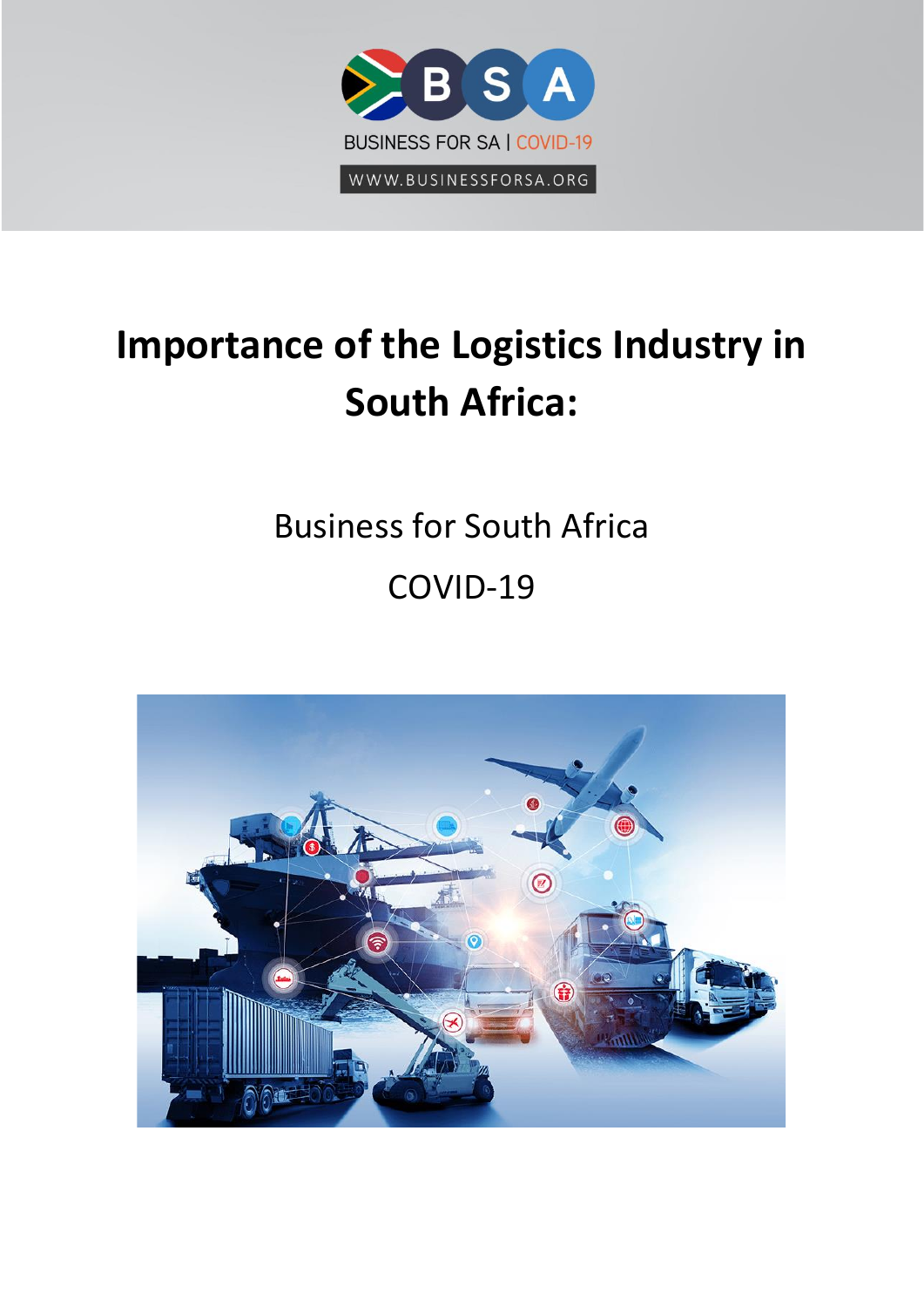

## **Importance of the Logistics Industry in South Africa:**

*Date: 27 April 2020*

| <b>Overall Measuring Index:</b> |                                                                          |                                               |                               |  |  |  |  |  |  |
|---------------------------------|--------------------------------------------------------------------------|-----------------------------------------------|-------------------------------|--|--|--|--|--|--|
| % of GDP                        | Risk indicator, in terms of<br>COVID-19                                  | <b>Digitalization</b>                         | People<br>employed            |  |  |  |  |  |  |
| 15-25%                          | Low                                                                      | 75%                                           | ± 375000                      |  |  |  |  |  |  |
| <b>Strategic</b><br>Impact      | <b>Regional alignment</b>                                                | <b>Support to Essential</b><br><b>Sectors</b> | <b>Mechanically</b><br>handle |  |  |  |  |  |  |
| Very<br>important               | Very important Hub for<br>Landlocked countries, leader in<br>AU for 2020 | Key player in Value<br><b>Global Chains</b>   | 85%                           |  |  |  |  |  |  |
|                                 | <b>Readiness</b>                                                         |                                               |                               |  |  |  |  |  |  |
| <b>Masks</b>                    | Testing                                                                  | Social distancing                             | <b>Training</b>               |  |  |  |  |  |  |
| 100%                            | 50%                                                                      | 60%                                           |                               |  |  |  |  |  |  |
| <b>Overall Index:</b>           |                                                                          |                                               |                               |  |  |  |  |  |  |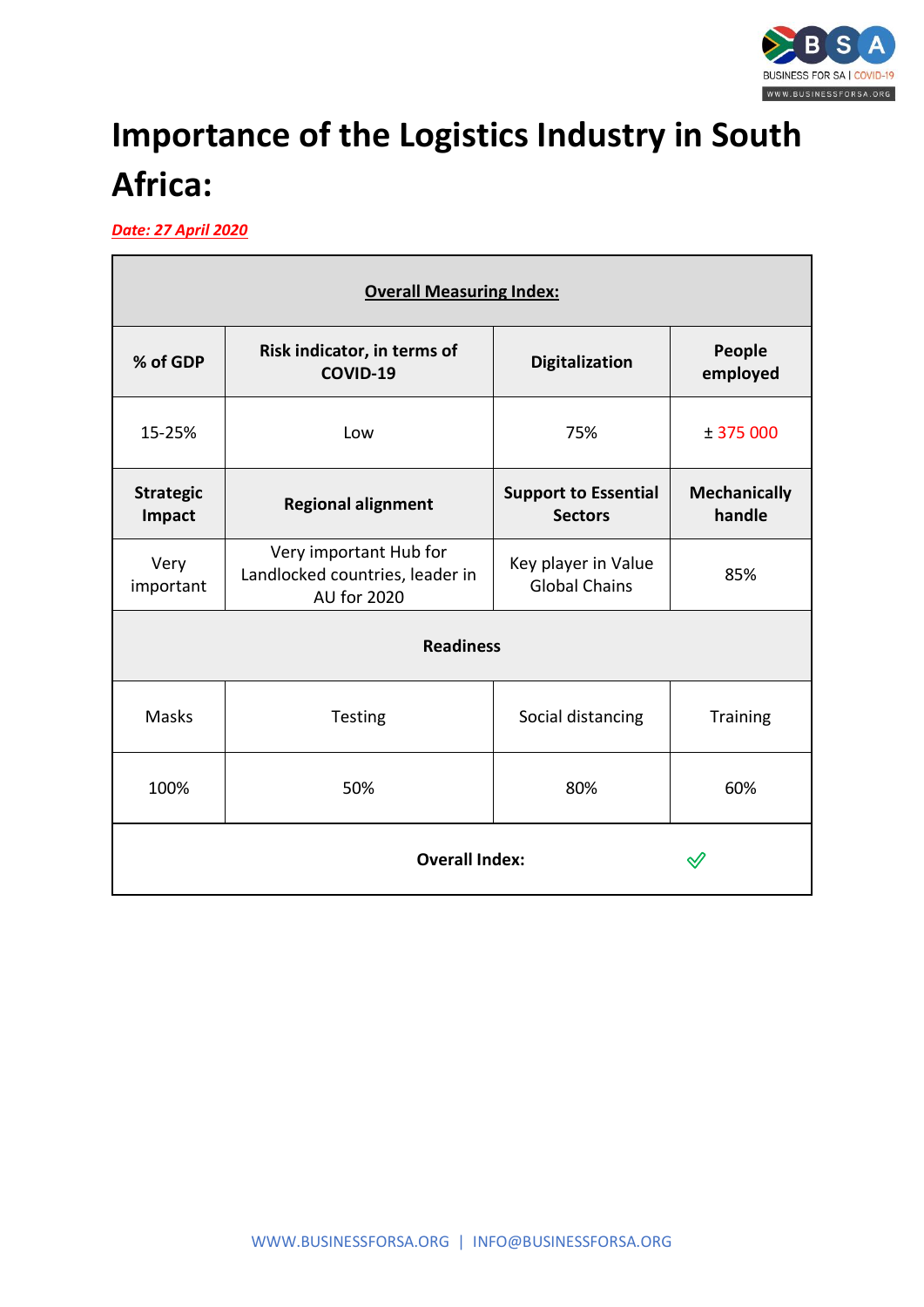

## <span id="page-2-0"></span>**Contents**

| 1. |                                                                             |  |
|----|-----------------------------------------------------------------------------|--|
| a. |                                                                             |  |
| b. |                                                                             |  |
| 2. | How the logistics industry supports the different sectors in South Africa?5 |  |
| 3. |                                                                             |  |
| 4. |                                                                             |  |
| 5. |                                                                             |  |
| ≻  |                                                                             |  |
| ≻  |                                                                             |  |
| ➤  |                                                                             |  |
| ≻  |                                                                             |  |
| ≻  |                                                                             |  |
| ≻  |                                                                             |  |
| ≻  |                                                                             |  |
| ≻  |                                                                             |  |
| 6. |                                                                             |  |

### <span id="page-2-1"></span>*About this paper*

This paper contains an overview of the logistics industry in South Africa. The aim of the paper is to highlight the importance of the industry during this critical time of national disaster. As the International Maritime Organization (IMO) explained in its circular letter No. 4201/Add.6 dated 27 March, "*it is vital that Governments facilitate the continuing operation of shipping and ports under their jurisdiction to allow the transport of marine cargoes so that supply chains are not disrupted and to allow the global economy, and society as a whole, to continue to function throughout the pandemic*" ([IMO\)](http://www.imo.org/en/MediaCentre/HotTopics/Pages/Coronavirus.aspx).

To facilitate this aim, the contents is as follows: **(1)** The logistics industry in South Africa; **(2)** How the logistics industry supports the different sectors in South Africa; **(3)** Risk profile per category; **(4)** Complexity, handover and linkage in the supply chain; **(5)** Main activities performed in a supply chain; and **(6)** Conclusion.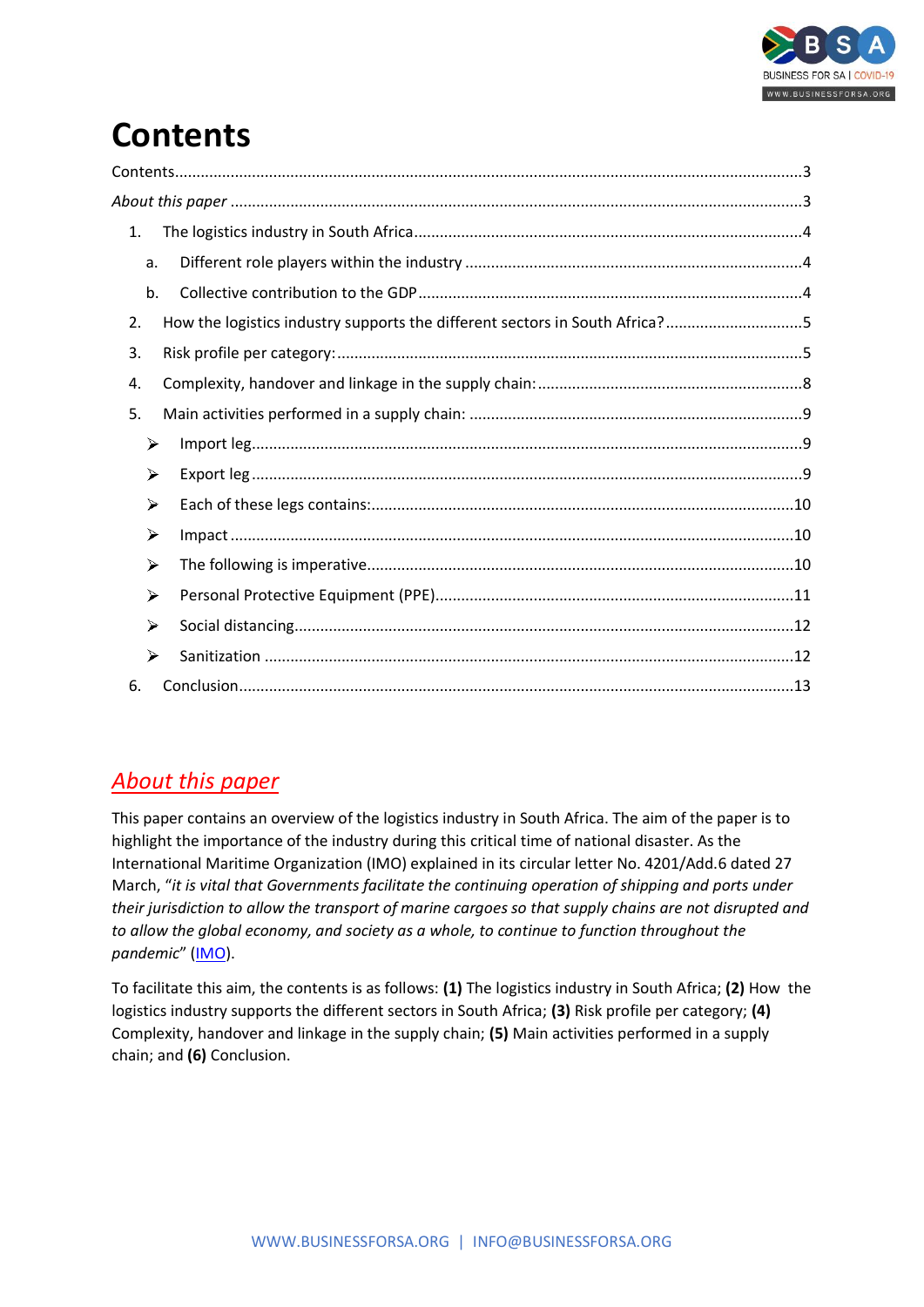

### <span id="page-3-0"></span>**1. The logistics industry in South Africa**

#### <span id="page-3-1"></span>**a. Different role players within the industry**

The following table outlines the role players within the logistics industry:

*Table 1 - Logistics industry role players in the extended supply chain* 

| Role player                           | <b>Industry body</b>                   |
|---------------------------------------|----------------------------------------|
| Sea freight:                          | SAASOA<br>$\mathbf{1}$ .               |
| Terminals:                            | $\mathfrak{D}$ .<br>Private            |
|                                       | Government<br>3.                       |
| Depots:                               | <b>SAAFF</b><br>4.                     |
|                                       | SAASOA<br>5.                           |
|                                       | Other privately-owned facilities<br>6. |
| Warehouses (Storage facilities):      | 7 <sub>1</sub><br>Intermediators       |
|                                       | Owners of Supply Chain<br>8.           |
|                                       | Government<br>9.                       |
| Air & Courier:                        | 10. Air Line                           |
|                                       | 11. De-Grouping                        |
|                                       | 12. SAEPA                              |
| Freight Forwarders & Customs Brokers: | 13. Customs Brokers                    |
|                                       | 14. SAAFF                              |
| Transporters / Long Distance:         | 15. Transporters                       |
|                                       | <b>16. RFA</b>                         |
|                                       | 17. Harbour Carriers                   |

The above role players in the extended supply chain are supported by the Financial Service Industry principally in insurance and banking.

### <span id="page-3-2"></span>**b. Collective contribution to the GDP**

International trade has formed a focal point of global economic activity over the last 50 years, increasing from approximately 26% of GDP in 1969 to almost 60% of GDP in 2019 [\(World Bank\)](http://datatopics.worldbank.org/world-development-indicators/). For international trade and global supply chains to continue to flourish, they need the support of a properly functioning transport and logistics industry.

#### **i. Internationally**

According to Shepard [\(source\)](file:///C:/Users/vanre/Downloads/Logistics_costs_and_competitiveness_measurement_an.pdf), the transport and logistics industry amounts to approximately 11% of global Gross Domestic Product (GDP). This is when considering the industry by means of a 'medium' definition. For reference purposes, the narrow definition of logistics limits the sector to transport and related activities; the medium definition includes addition wholesale trade, which captures the core distribution activities. The broad definition also includes retail trade, in order to cover a wider range of distribution activities.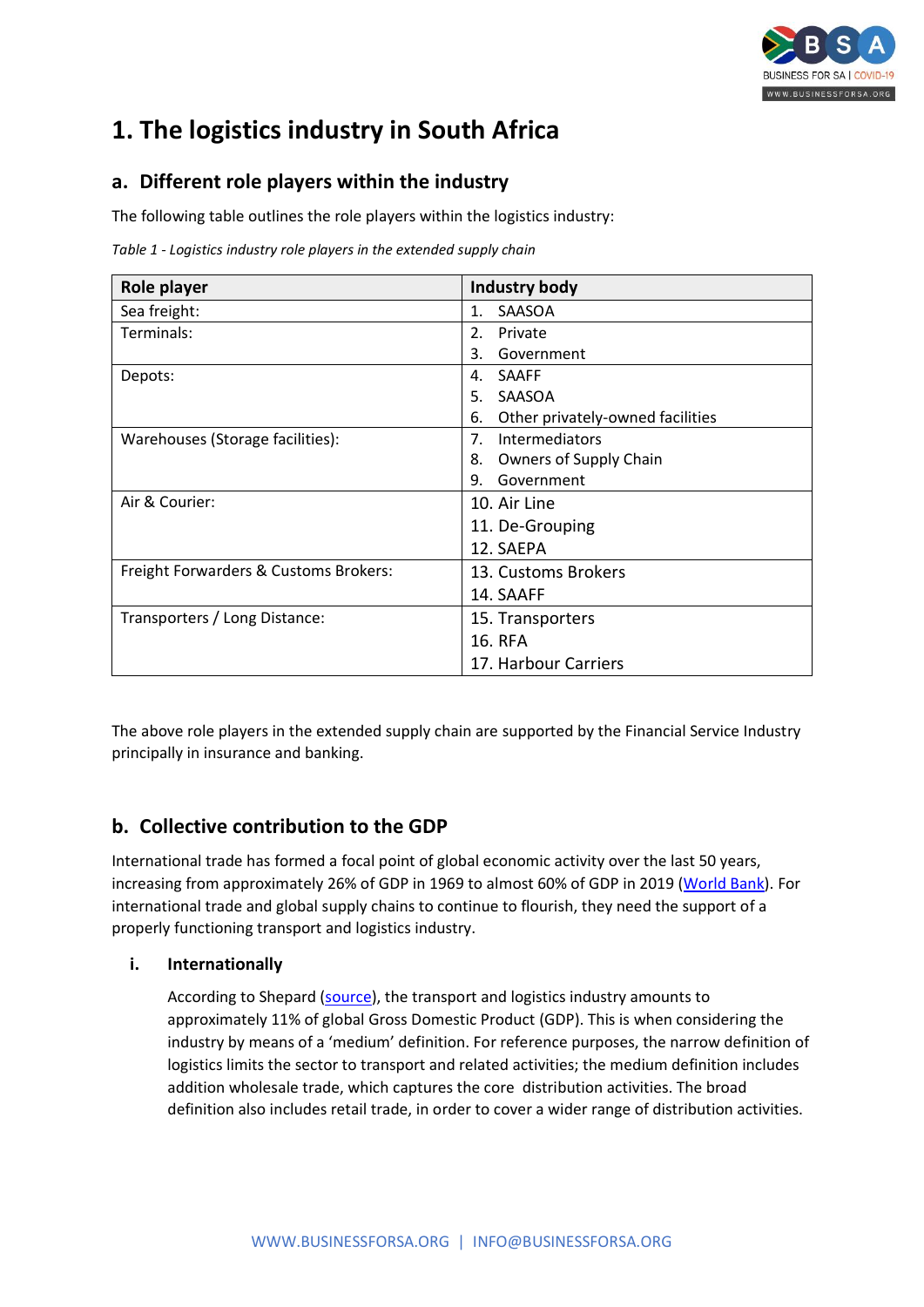

#### **ii. Domestically**

The logistics industry contributes approximately 10-12% of the GDP [\(Market Insights;](https://www.southafricanmi.com/south-africas-gdp.html) [Business Tech\)](https://businesstech.co.za/news/business/337781/the-r480-billion-industry-that-has-flown-under-the-radar-in-south-africa-until-now/), experiencing a 4.4% retraction in Q4:2019. However, the estimated contribution of R274 billion is probably far closer to R480 billion when considering a broader definition to include sub-sectors such as warehousing, road freight and even pipeline volumes, many which are often not categorised as logistics. When considering a 'broader definition' as outlined above, the figure is closer to 20% of the GDP in South Africa. Transport costs are the dominant contributor towards logistics costs, amounting to 57% of the total, followed by inventory carrying costs (15.2%), warehousing (14.6%) and management and administration costs (13.5%).

### <span id="page-4-0"></span>**2. How the logistics industry supports the different sectors in South Africa?**

The industry is rooted in many other sectors, serving as a 'feeder-network' to a plethora of industries, especially retail, agriculture, manufacturing, etc. For example, when major retailers like Shoprite or Pick 'n Pay transport and store goods, the transported volumes are listed under the retail category. Furthermore, without transport and logistics, the basic economic principles of supply and demand cannot be met since producer and consumer are far-removed in the inter-connected world of the 21<sup>st</sup> century.

### <span id="page-4-1"></span>**3. Risk profile per category:**

The following matrix showcases the risk in supply chain movements which supports essential services and sectors needed to operate during the period of national lockdown:

| # | <b>Description</b>                                                                                                           | <b>Measurement</b>                                                                                                                                                                                                                       | <b>Risk in spreading:</b><br>COVID-19 |     |      | Importanc             | Ratio:                                   | <b>Mitigation strategy</b> |                                 |                     |
|---|------------------------------------------------------------------------------------------------------------------------------|------------------------------------------------------------------------------------------------------------------------------------------------------------------------------------------------------------------------------------------|---------------------------------------|-----|------|-----------------------|------------------------------------------|----------------------------|---------------------------------|---------------------|
|   |                                                                                                                              |                                                                                                                                                                                                                                          | Low                                   | Med | High | e to local<br>economy | <b>Activity &amp;</b><br>People          | <b>PPE</b>                 | <b>Social</b><br>distancin<br>g | Digital-<br>ization |
| 1 | Product Mix<br>(Depends on<br>complexity),<br>$-12$<br>independent<br>operators<br>woven into a<br>matrix of<br>complexities | Import, Export,<br>Manufacturing<br>, Global Value<br>Chains: Port,<br>Terminal,<br>Licensed<br>facilities,<br>Storage<br>facilities,<br>Modalities:<br>Road, Air, Sea,<br>Train: Import/<br>Export: Local &<br>Cross Border<br>Movement | √                                     |     |      | High                  | Mechanically<br>handled<br>$(80\%/20\%)$ | $\checkmark$               |                                 |                     |

*Table 2 - Risk profile matrix per sector*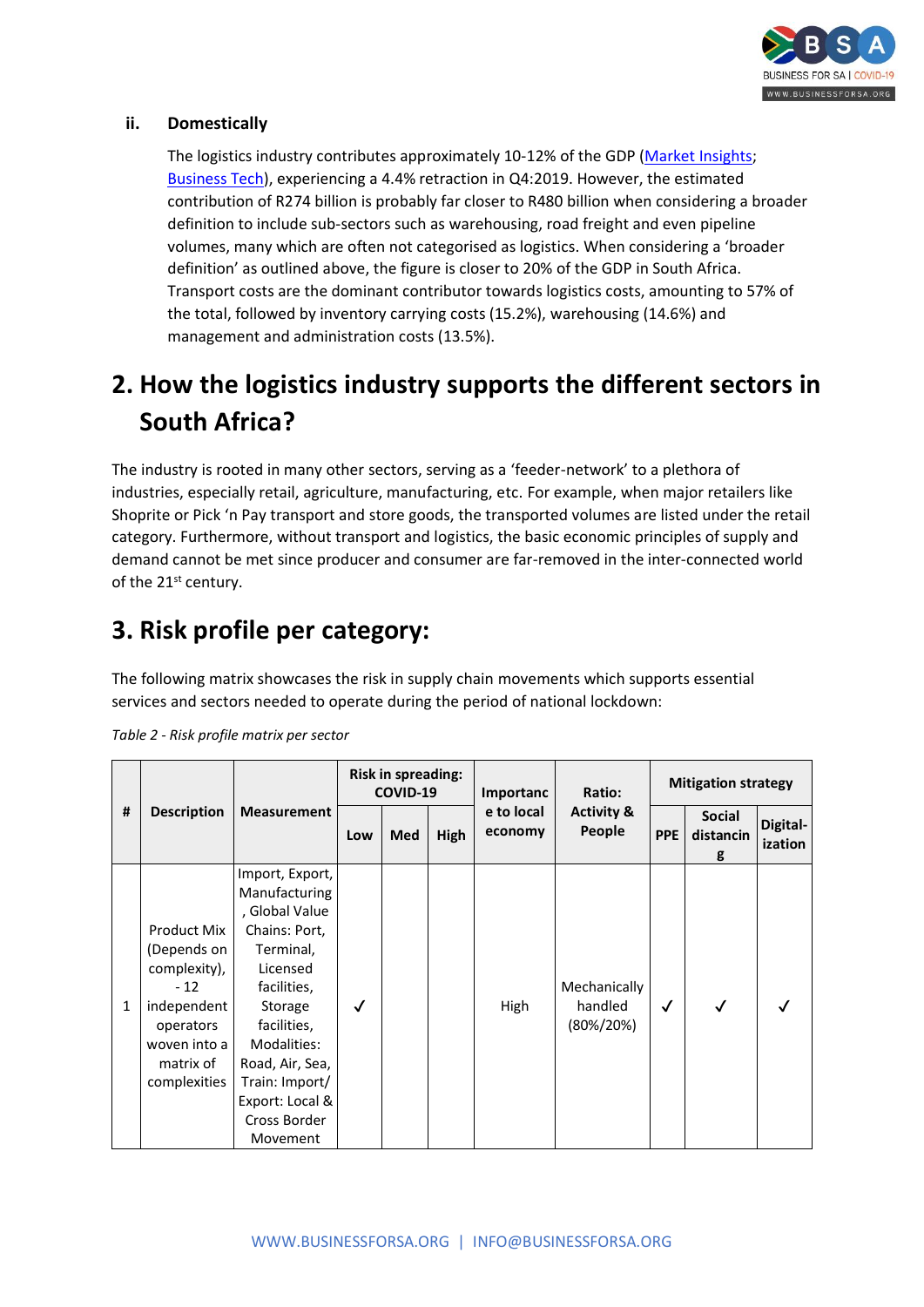

| $\overline{2}$ | Channels of<br>distribution   | Channels are<br>the pathways<br>through which<br>customers<br>gain access to<br>products or<br>services                                                                              |              |              | High   | Mechanically<br>handled<br>$(80\%/20\%)$             | $\checkmark$ | ✓            |              |
|----------------|-------------------------------|--------------------------------------------------------------------------------------------------------------------------------------------------------------------------------------|--------------|--------------|--------|------------------------------------------------------|--------------|--------------|--------------|
| 3              | Service<br>Emphasis           | Customs<br>Clearance,<br>arrangement,<br>liaison,<br>tracking &<br>planning                                                                                                          | ✓            |              | High   | Electronic<br>decision<br>cycles                     | $\checkmark$ | ✓            |              |
| $\overline{4}$ | Procurement<br>/ Sourcing     | Allow the<br>flexibility as<br>the<br>intermediaries<br>move the<br>cargo                                                                                                            | $\checkmark$ |              | High   | Electronic<br>decision<br>cycles                     | $\checkmark$ | $\checkmark$ |              |
| 5              | Production                    | For<br>manufacturing<br>that is carried<br>out - in-house,<br>we need to<br>ensure a<br>constant<br>sustainability<br>in the<br>movement of<br>cargo to avoid<br>costly<br>stoppages |              | $\checkmark$ | High   | Mechanically<br>handled<br>$(80\%/20\%)$             | $\checkmark$ | $\checkmark$ |              |
| 6              | Capacity<br>consideratio<br>n | Capacity can<br>come in many<br>forms from the<br>extended<br>supply chain<br>(inventories,<br>storage<br>locations, and<br>transportation<br>options)                               | $\checkmark$ |              | Medium | Comparative<br>analysis;<br>support and<br>execution | $\checkmark$ | $\checkmark$ | $\checkmark$ |
| $\overline{7}$ | Fulfilment<br>approach        | The physical<br>delivery of<br>products and<br>services. End<br>customers<br>shared<br>services to<br>drive cost<br>down to meet<br>unpredictable<br>situations                      | $\checkmark$ |              | Medium | Comparative<br>analysis;<br>support and<br>execution | $\checkmark$ | J            |              |
| 8              | Relationship<br>intensity     | Support<br>essential                                                                                                                                                                 |              | $\checkmark$ | High   | Execution<br>strategy                                | $\checkmark$ | $\checkmark$ | $\checkmark$ |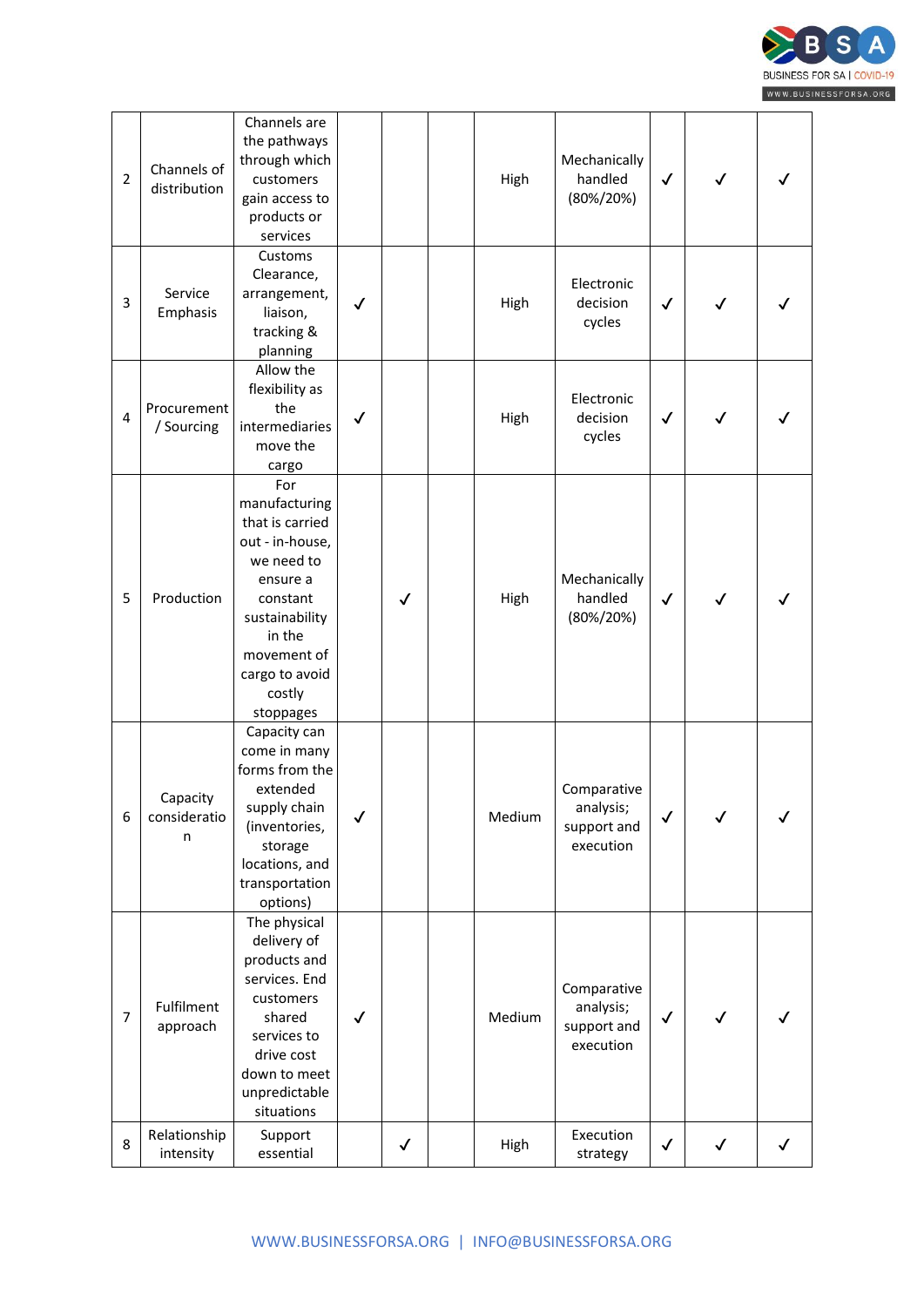

|    |                           | services<br>sectors         |  |               |                                                       |   |  |
|----|---------------------------|-----------------------------|--|---------------|-------------------------------------------------------|---|--|
| 9  | Resource<br>allocation    | Adopt to<br>current trading |  | <b>Medium</b> | Multiple<br>supply chain                              | √ |  |
|    | priorities                | conditions                  |  |               | configuration                                         |   |  |
| 10 | Strategic Risk<br>profile |                             |  | High          | Misalignment<br>; stop<br>performance<br>of essential | √ |  |
|    |                           |                             |  |               | sectors                                               |   |  |

Since South Africa will adopt a risk phased approach (with different levels of lockdown) from the 1 May 2020, the following table indicates what activities are permitted in terms of the logistics industry ("Transport, storage and communication services"; and "Supply chains") with respect to the different levels:

*Table 3 - Activities allowed under lockdown*

| <b>LEVEL 5</b>                                                                                                      |
|---------------------------------------------------------------------------------------------------------------------|
| J. Transport, storage and communication services permitted:                                                         |
| 1. Rail, ocean and air transport permitted only for the shipment of cargo;                                          |
| 2. Taxis, buses, e-hailing services subject to restrictions on capacity and times, and for permitted                |
| activities only; and                                                                                                |
| 3. Transport and logistics in respect of specific cargo, and permitted retail goods to neighbouring                 |
| countries, which shall include all goods imported via SA ports of entry, for re-export to                           |
| neighbouring countries                                                                                              |
| M. Supply chains:                                                                                                   |
| 1. Production, manufacturing, supply, logistics, transport, delivery, critical maintenance and repair               |
| in relation to the rendering of permitted services including components and equipment;                              |
| 2. All workplaces or premises must have care and maintenance that is essential to the prevention                    |
| of the destruction or significant impairment of working areas, plant, machinery or inventory, or to                 |
| permit orderly shutdown arrangements, on such conditions as may be issued by means of                               |
| directions by the relevant cabinet members                                                                          |
| <b>LEVEL 4</b>                                                                                                      |
|                                                                                                                     |
| J. Transport, storage and communication services permitted:                                                         |
| <b>ADDITIONS OF:</b>                                                                                                |
| Public rail, minibus taxi and bus services will resume at levels and on terms as will be set out in<br>➤            |
| Directions, based on the progressive increase in commuter numbers during the various phases;                        |
| Essential imported goods will be prioritised through ports of entry and for transport and<br>➤                      |
| handling to final users. Directions will be issued in respect of other goods                                        |
| M. Supply chains:                                                                                                   |
| <b>NO ADDITIONS</b>                                                                                                 |
| <b>LEVEL 3</b>                                                                                                      |
| J. Transport, storage and communication services permitted:                                                         |
| <b>ADDITIONS OF:</b>                                                                                                |
| $\triangleright$ Limited domestic air travel, with a restriction on the number of flights per day and authorisation |
| based on the reason for travel and subject to the ports of entry arrangements                                       |
| M. Supply chains:                                                                                                   |
| <b>NO ADDITIONS</b>                                                                                                 |

**J. Transport, storage and communication services permitted:**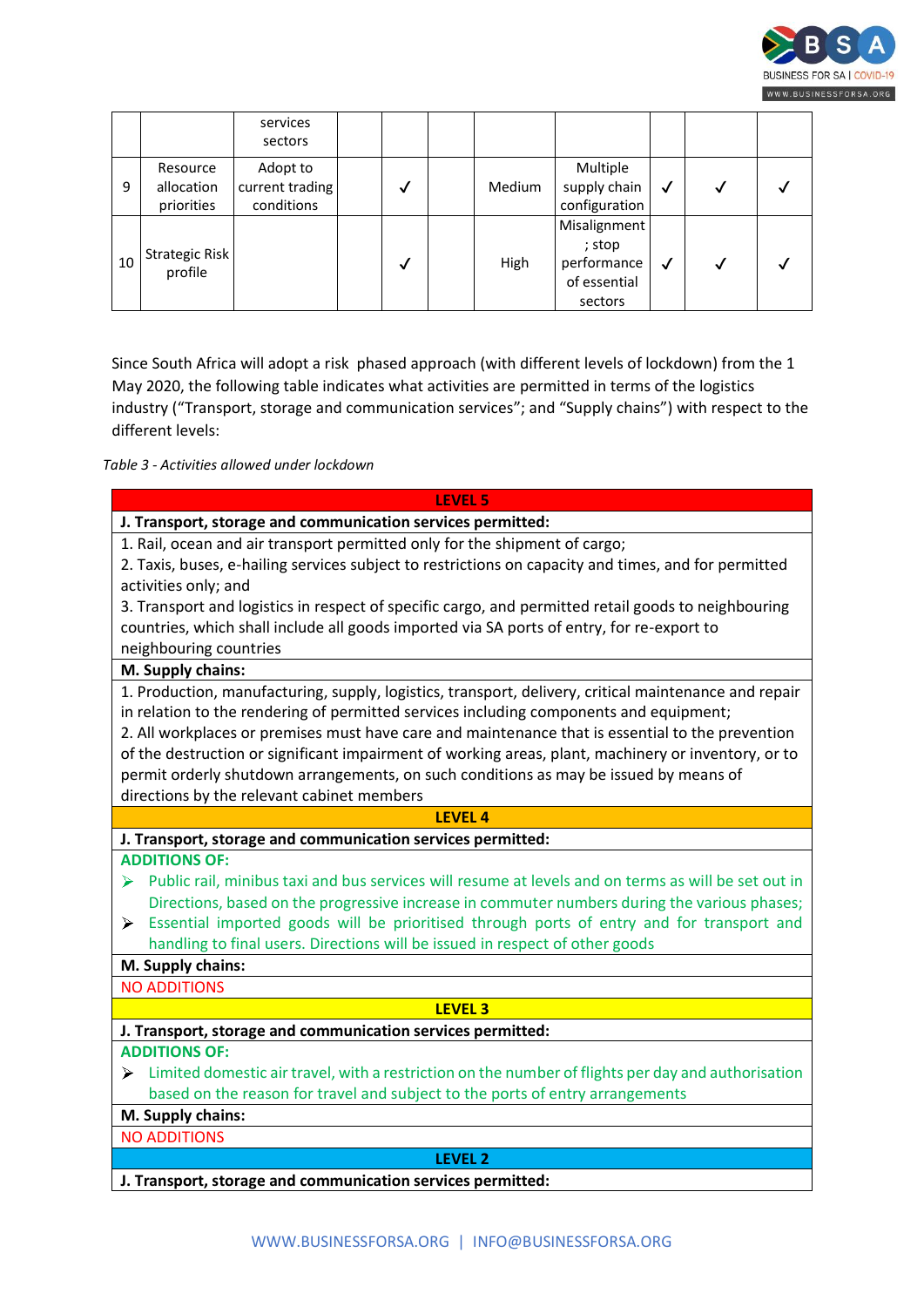

| <b>ADDITIONS OF:</b>                                                                                    |  |  |  |  |  |  |
|---------------------------------------------------------------------------------------------------------|--|--|--|--|--|--|
| Limited domestic air travel, with a restriction on the number of flights per day and authorisation<br>⋗ |  |  |  |  |  |  |
| based on the reason for travel and for business travel and subject to the ports of entry                |  |  |  |  |  |  |
| arrangements                                                                                            |  |  |  |  |  |  |
| M. Supply chains:                                                                                       |  |  |  |  |  |  |
| <b>NO ADDITIONS</b>                                                                                     |  |  |  |  |  |  |
| I FVFI-1                                                                                                |  |  |  |  |  |  |
| J. Transport, storage and communication services permitted:                                             |  |  |  |  |  |  |
| <b>ADDITIONS OF:</b>                                                                                    |  |  |  |  |  |  |
| All air travel permitted;                                                                               |  |  |  |  |  |  |
| All ocean transport permitted;                                                                          |  |  |  |  |  |  |
| M. Supply chains:                                                                                       |  |  |  |  |  |  |
| <b>NO ADDITIONS</b>                                                                                     |  |  |  |  |  |  |

An amended table of the above containing industry recommendations will be sent as a separate annexure as requested in the submission. The reasons being that the table under "*J. Transport, storage and communication services permitted*" and "*M. Supply chains*" does not allow for the movement of cargo and does not articulate the daily practical execution for the role players in the extended supply chain.

### <span id="page-7-0"></span>**4. Complexity, handover and linkage in the supply chain:**

*Figure 1 - Supply chain with its linkage* 



### Understanding the Players in the Supply Chain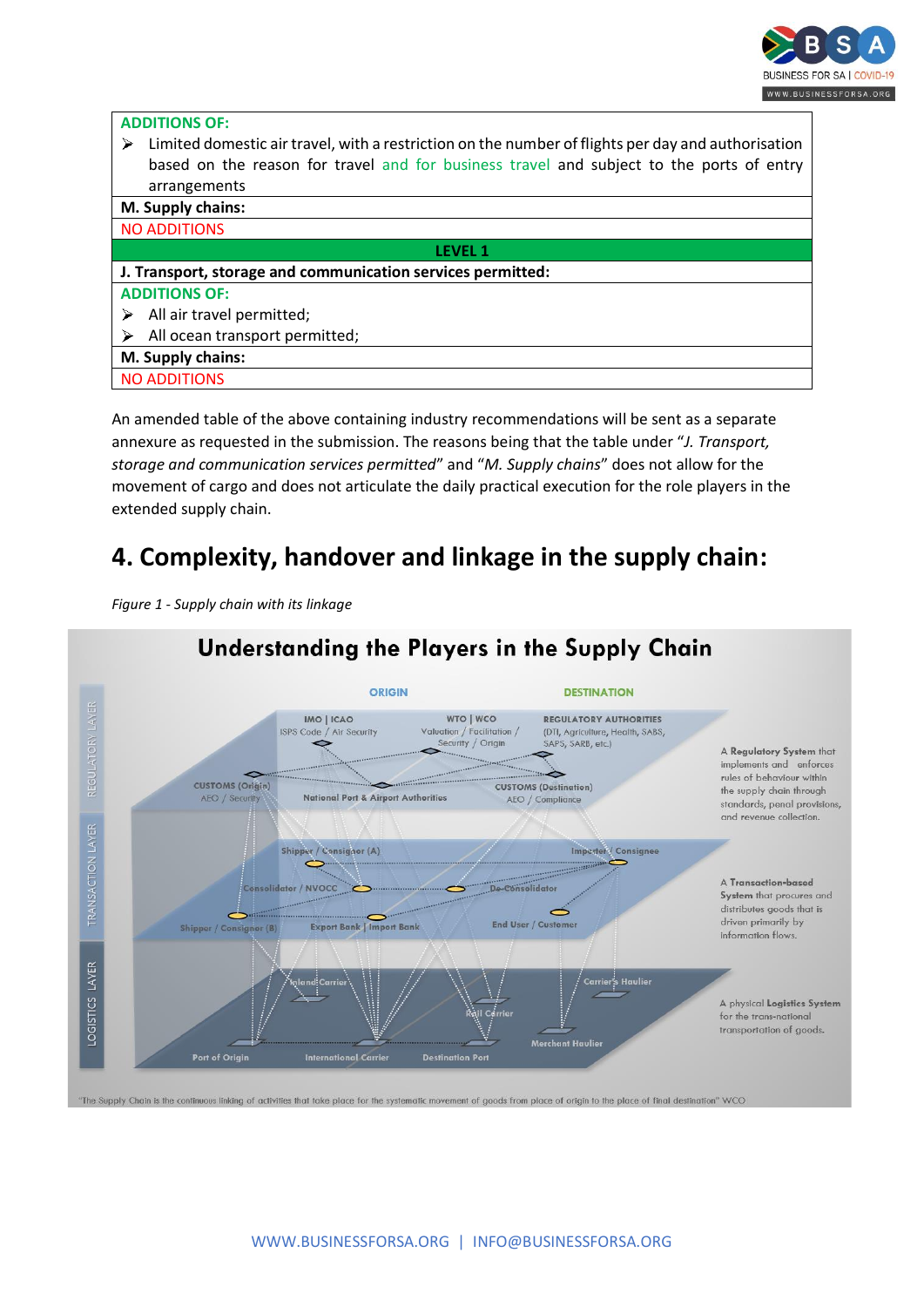

The logistics industry — an essential service sector under COVID-19 — requires a complete service that is rendered by sea, air, road and rail modality with a number of inter-linkages. Therefore, a great level of complexity exists with many handover points linking various activities throughout the entire end-to-end supply chain.

The supply chain is to optimize business value of each sector in the economy by ensuring the product reaches the end-user in the most effective way.

What is clear is that the economic, environmental and societal issues are bound tightly together in deeply dependent relationships.

### <span id="page-8-0"></span>**5. Main activities performed in a supply chain:**

#### <span id="page-8-1"></span>**Import leg**

The industry subsequently links a vast network of nodes, all of which are some form of processing point or dispensing point of service. These nodes (i.e. where all of the activities take place) usually tie into an information network of different interlinkages ranging from:

- 1. Pick up at point of origin (Origin Hubs)
- 2. Customs Clearance at origin
- 3. Booking of cargo
- 4. Packing of cargo
- 5. Transport of cargo (air, sea, road or rail)
- 6. Arrival in South Africa
- 7. Customs Clearance at destination (in the cloud, as this is all electronic via the SARS-EDI gateway)
- 8. Release from the Releasing authority, payment of all charges
- 9. De-consolidation of cargo
- 10. Movement to the licensed depot, storage facilities or intended destination (Essential service, therefore Essential goods)
	- a. Rail; long-haul by Road
- 11. De-stuff cargo method (de-consolidate)
- 12. Place in storage
- 13. Send empty packing unit back to Licensed facilities (FCL, air pallet)

### <span id="page-8-2"></span>**Export leg**

- 1. Fetch cargo; or deliver cargo to consolidated hubs.
- 2. Prepare for exports (labelling, consolidation, etc.)
- 3. Customs clearance at origin (Digital)
- 4. Pack and seal cargo
- 5. Transport to exit point
- 6. Load cargo (per modality: Air, Sea, Road, Rail)
- 7. Official departure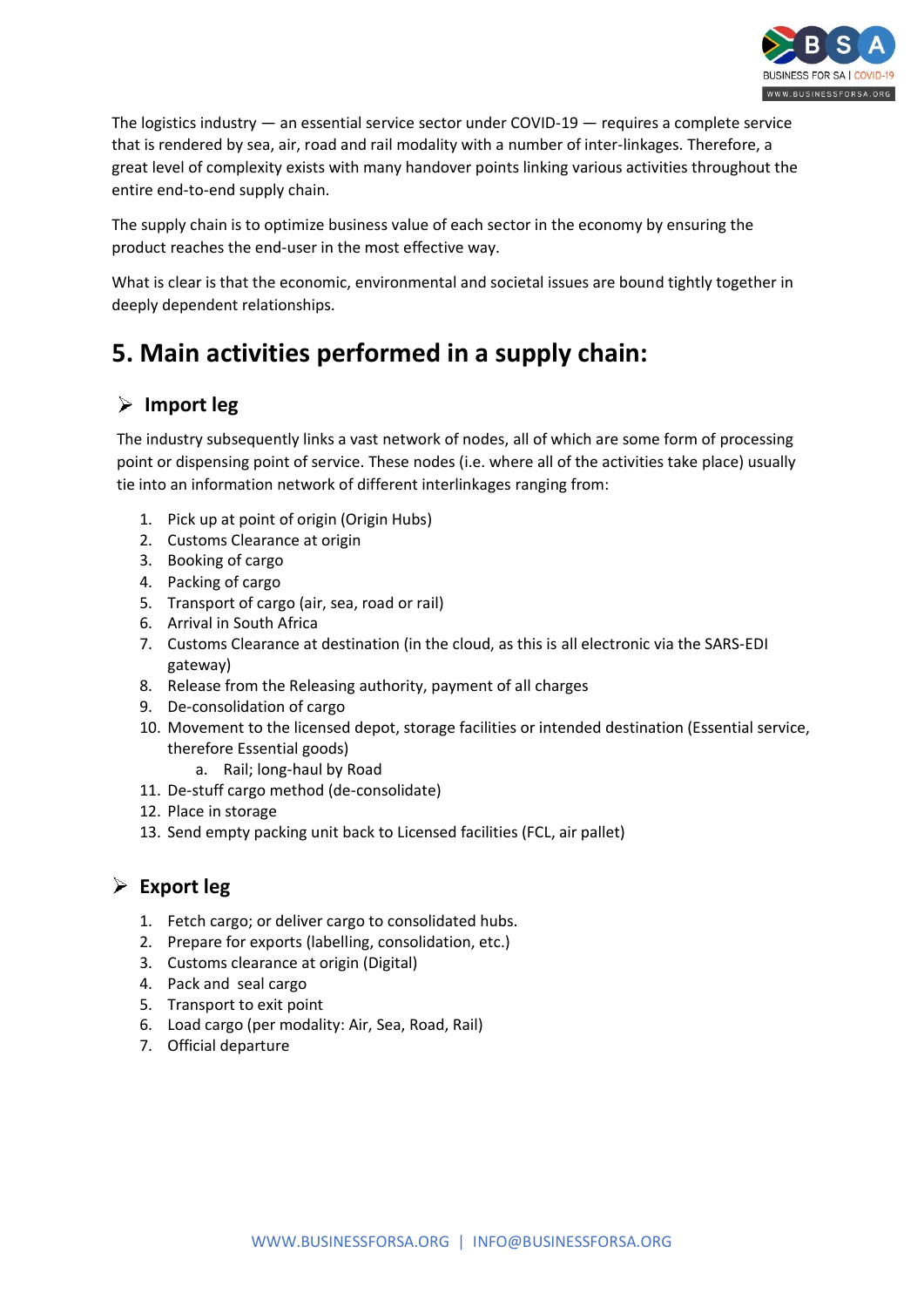

### <span id="page-9-0"></span>**Each of these legs contains:**

- 1. Planning
- 2. Customs Clearance
- 3. Inspections when dictated by Authorities
- 4. Packing, sealing of cargo
- 5. Conveyance to exit or entry point
- 6. Loading per modality
- 7. Off-loading, de-stuffing
- 8. Storage
- 9. Final delivery

### <span id="page-9-1"></span>**Impact**

The globalization of supply chain operations is well established for the leading players in several industries, for example: medical supplies, high technology and other important sectors.

#### **What to do:**

Learn from the experience obtained in terms of the shortage of critical supplies through the total lockdown from 26 March 2020 – 30 April 2020. The supply chain simply cannot stand still at this critical juncture, nor is it possible to cherry pick which goods can move and which goods cannot move. The supply chain operates like a cohesive entity. Disruption in one node has a complete ripple effect on all of the other nodes. The experience of the lockdown period shows how this results in untimely delays and bottlenecks.

#### **i. Port, Terminal, storage congestions:**

- Supply chains handle the entire movement of goods and do not arbitrarily distinguish between 'Essential' and 'Non-essential" goods
- Closely monitor the zones, since cost to the end-customer is increasing due to the interruption in lockdown of Full Container Loads
- Over time, 'Non-Essential' cargo will become 'Essential cargo'
- The solution?
	- $\circ$  Shift into a higher-priority box and clear the supply chains movement to allow agility and sustainability for the critical medical supplies. This can be achieved without compromising physical contact and social distancing protocols

### <span id="page-9-2"></span>**The following is imperative**

- 1. Adopt a holistic, extended supply chain mindset, therefore managing the entire supply chain operations in an integrated synergistic approach
- 2. Encourage full collaboration with Business and its role players in the extended supply chain
- 3. Enhance the role of knowledge in managing and deploying more intelligent supply chain solutions
	- a. Identify and implement the "Best practice" around the work, since compliance and trade facilitation complement each other. Medical protocol can be strictly observed in this process.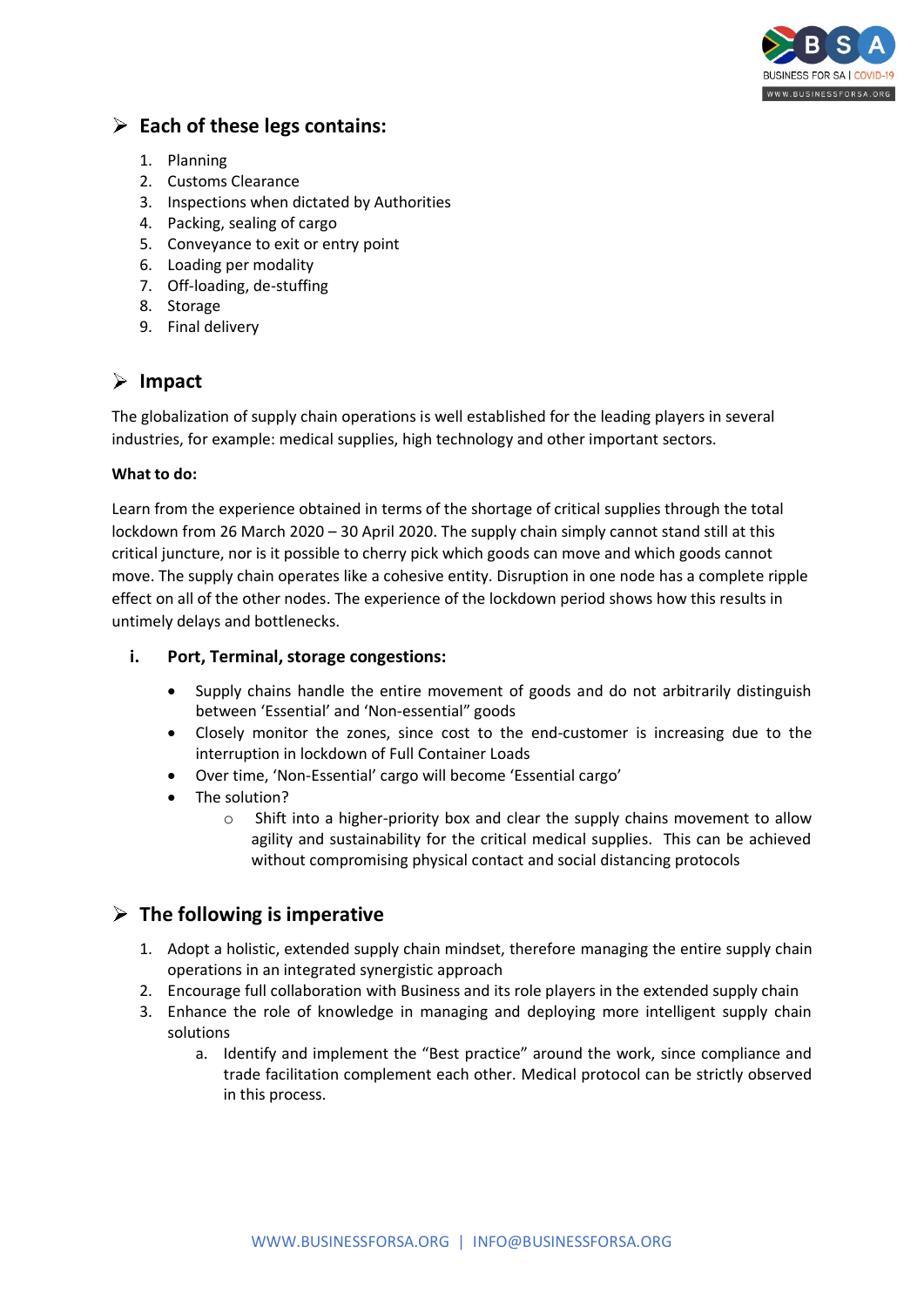

### <span id="page-10-0"></span>**Personal Protective Equipment (PPE)**

The following steps must be taken by all employees and their employers operating within the transport and logistics industry during the state of national disaster as created by the spread of COVID-19:

- 1. Each company/employer deemed involved in essential services has to ensure proper training and practical workshops for employees, focusing on the correct way of wearing protective gear, the correct way of washing hands with soap and water/alcohol based hand sanitizer and the risks of not obeying the rules.
- 2. The disposal and control of the protective wear is equally important and without proper control - more harm than good will be done.
- 3. Each company can supply their employers with 2x masks, each sealed separately:
	- a. The first mask is to be put on that day under supervision and the employee will wear that mask for that day until they get home and put the mask into the issued bag, then the employee must shower/wash.
	- b. The next morning the employee must put on his 2nd issued (clean) mask to travel to work including wearing it on public transport to keep him/her safe.
	- c. On entering his work environment the employee must first go to a "control member" where he/she puts the used mask from the previous day in a sealed/one-way deposit container and is then issued a mask for the next day.
	- d. The mask may only be taken off during teatime and during eating; for the remainder of the time the masks must be utilised.
	- e. The mask must cover the nose and mouth as per the training.
- 4. Then the employee will be issued with the day's protective wear, e.g. goggles, coveralls, gloves, etc. (depending on the work conditions) to be worn during the day. This will be taken off at the end of shift and placed in sealed boxes/under supervision. For this, an electronic chip can be used to control; and monitor disposal of the protective clothing & equipment in a secure disposable box. The employee gets his/her chip back on presenting it the next day a new set of equipment for the day will be issued in the workplace.
- 5. Eye protective wear can be properly washed with soap and water and disinfectant for reuse, if disposable wear is not provided.
- 6. Tea breaks and lunch breaks must be staggered; therefore, only a limited amount of staff may eat at a given time, preferably as few as possible if it is not possible to give each employee a break in solitude.
- 7. Communal break rooms should be avoided and socializing minimized.
- 8. Regular cleaning of communal spaces should be more frequent due to the risk of COVID-19 remaining on contact surfaces. Research has shown the virus can survive for up to 15-17 hours.
- 9. Paperwork should be minimized and only be done by a selected few, since COVID-19 stays active and alive for 8 hours on paper.
- 10. The potentially contaminated masks and protective overalls should be accounted for on every level and well controlled with log books and destroyed as medical waste.
- 11. Every work area should have multiple areas for washing or disinfecting of hands. Reminders to wash or disinfect should also be plentiful.
- 12. If any worker/employee has flu-like symptoms; he/she must be isolated and if he/she is found to positive for COVID-19; he/she should be isolated for at least 14 days.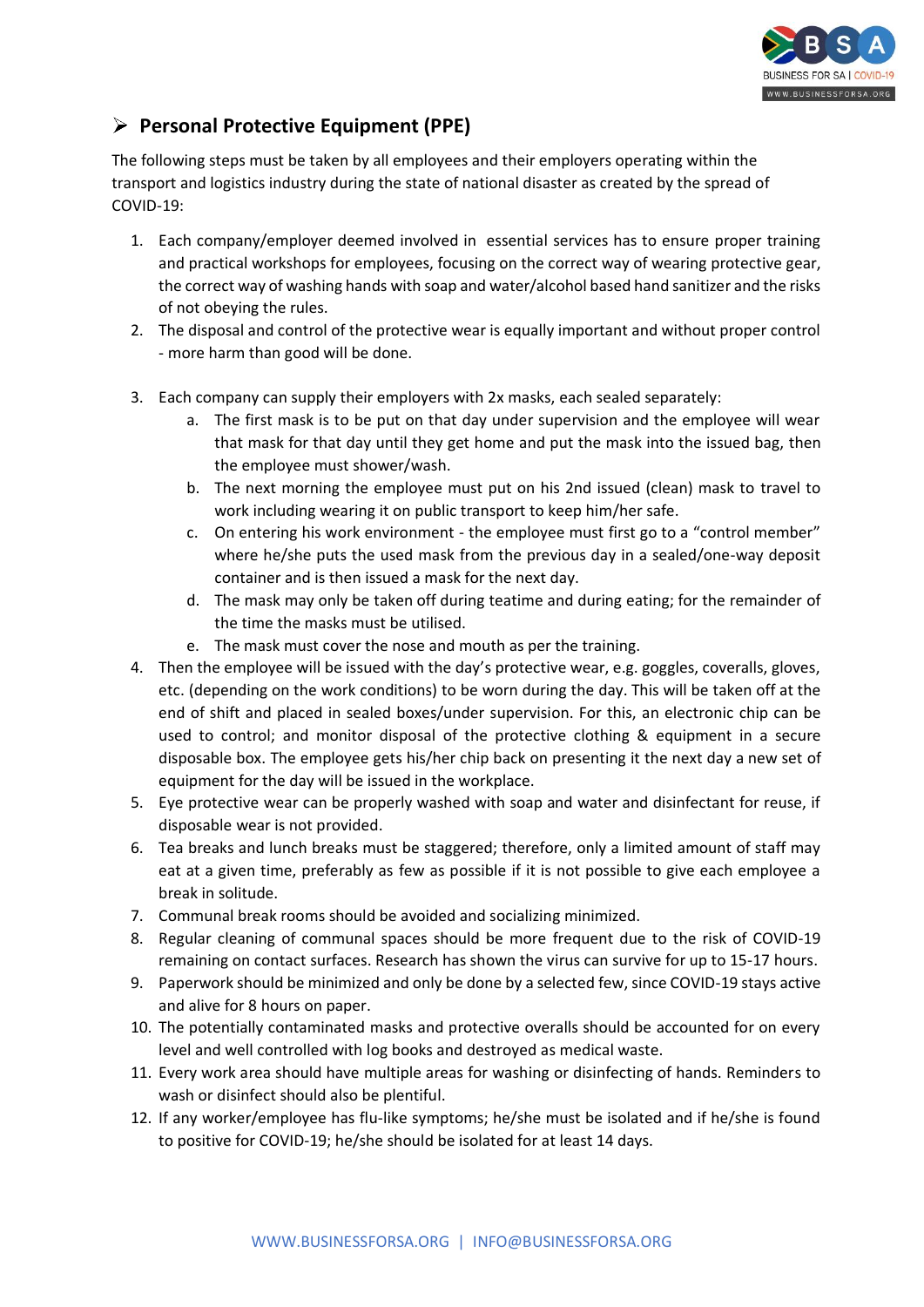

- 13. Keep a safe distance between employees: a range of between 2-3 metres is regarded as 'safe', since droplets can easily spread up to 2 metres.
- 14. The medical waste/protective wear and masks should be collected and managed in a similar controlled manner as is practised in hospitals in order to minimize the risk of further spreading.

### <span id="page-11-0"></span>**Social distancing**

The guidelines on social distancing, as published by the National Department of Health [\(source\)](https://sacoronavirus.co.za/2020/03/16/social-distancing-guidelines/) remains relevant at all times for individuals operating within the transport and logistics industry. However, in essence the following matters are of significant importance:

- Limit the frequency of face-to-face contacts during pickups and deliveries
- Limit casual (social) interactions that normally occur at work
- Do not report to work if you are feeling unwell or sick
- Schedule staggered break times
- Establish flexible work hours or an alternative delivery schedules
- Use text messaging and personal mobile phones to communicate instead of face-toface contact
- Avoid conferences and group gatherings during a pandemic

For long-haul drivers, avoiding places where other people congregate (such as truck stops) is one example of using social distancing. Another is maintaining separation (again, at least a metre) when in dispatch areas, locker rooms, while refuelling, during pickup and deliveries, and when working in an area where there is likely to be a group of people.

### <span id="page-11-1"></span>**Sanitization**

For the entire logistics industry, sanitization protocols will be followed.

| <b>World Health Organisation Guidelines</b> |                                                       |              |    |  |  |  |  |
|---------------------------------------------|-------------------------------------------------------|--------------|----|--|--|--|--|
| nr                                          | Enforcement<br>Heading                                |              |    |  |  |  |  |
|                                             |                                                       | Yes          | No |  |  |  |  |
| 1                                           | Wash your hands frequently                            | $\checkmark$ |    |  |  |  |  |
| $\mathcal{P}$                               | Maintain social distancing                            | $\checkmark$ |    |  |  |  |  |
| 3                                           | Avoiding touching, eyes, nose and mouth               | $\checkmark$ |    |  |  |  |  |
| 4                                           | Practice respiratory hygiene                          | $\checkmark$ |    |  |  |  |  |
| 5.                                          | Fever, cough, difficult breathing - seek medical care | $\checkmark$ |    |  |  |  |  |
| 6                                           | Stay home, if you feel unwell                         | $\checkmark$ |    |  |  |  |  |